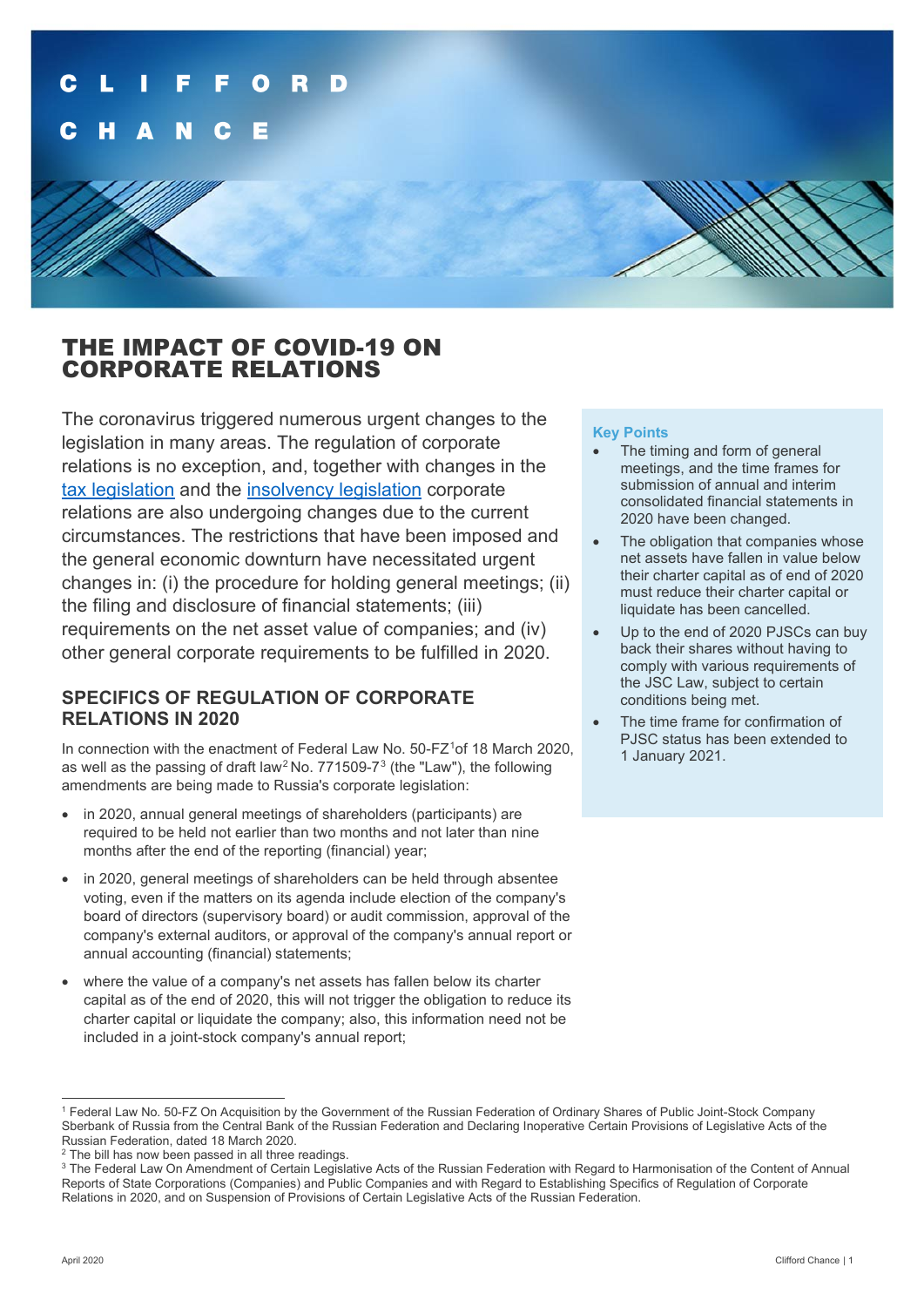#### F F O R D

## C H A N C E

- for joint-stock companies whose charter and corporate name indicate they are public but whose securities are not traded on the stock exchange, the time frame to confirm their status as a public joint-stock company has been extended until 1 January 2021;
- similarly, the time frame within which the board of directors of a public jointstock company must form the audit committee and approve the company's internal documents defining the internal audit policy has been extended until 1 January 2021;
- up to the end of 2020 public joint-stock companies will be able to buy back through on-exchange trading shares that they placed earlier, without having to comply with various requirements established by the JSC Law, subject to certain conditions being met (including the weighted average price of the shares and the main stock market index having fallen in value by 20% or more during any three-month period starting from 1 March 2020 as compared to the last quarter of 2019) and having notified the Central Bank of Russia beforehand of their intention to buy back the shares;
- the time frames within which annual and interim consolidated financial statements are to be filed in 2020 have been changed:
	- − in 2020, annual consolidated financial statements are to be submitted no later than 180 days after the end of the reporting year, and interim consolidated financial statements no later than 150 days after the end of the reporting period;
	- the annual consolidated financial statements or the annual financial statements of an issuer for 2019 together with the auditor's report are to be disclosed within three days after the date of the auditor's report, but not later than 210 days after the end of the reporting year.

The authors of this briefing and your other contacts at Clifford Chance would be happy to discuss the potential impact of the changes outlined above on your business.